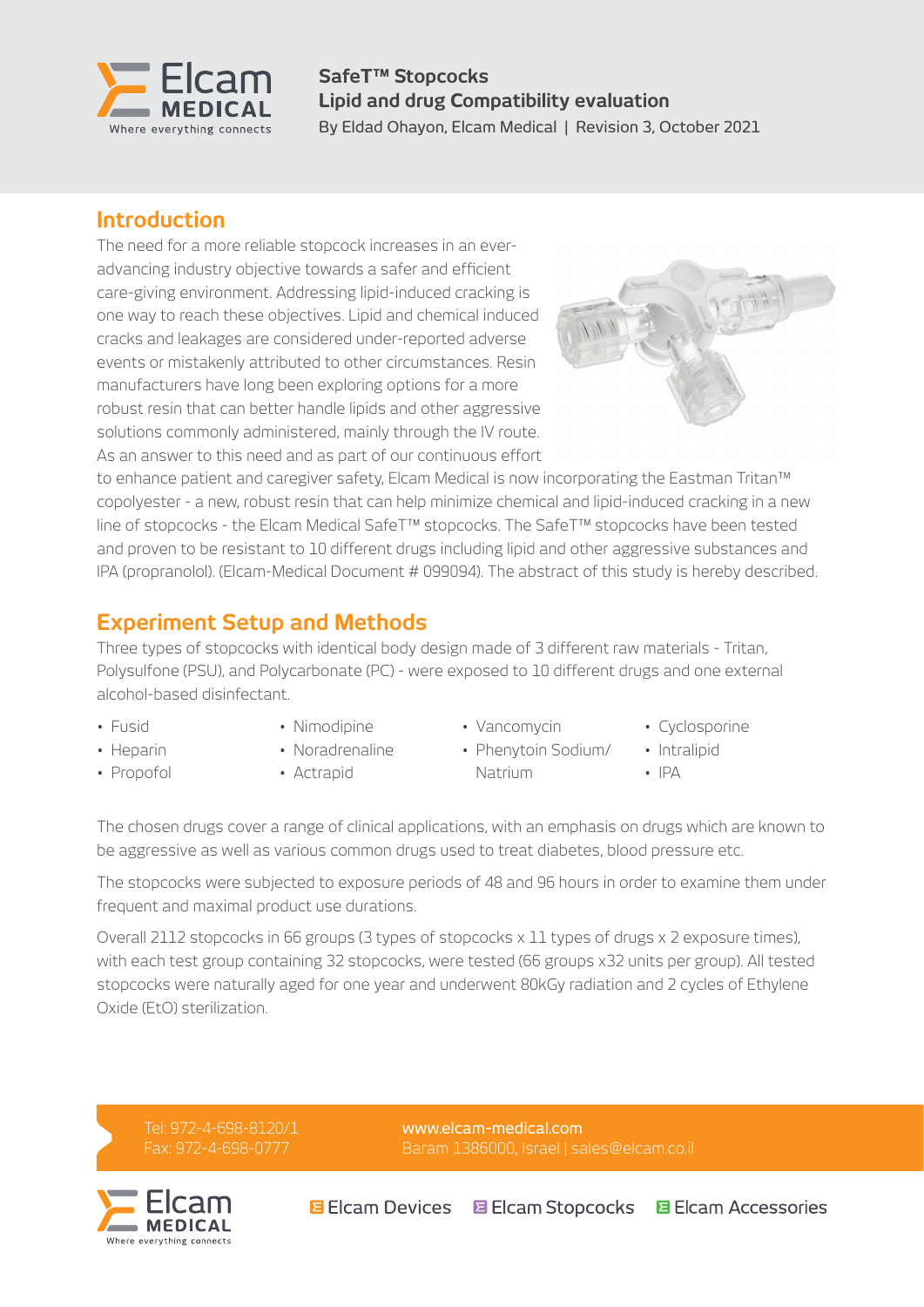

The tested stopcocks were assembled together in a chain formation and fastened with an applied torque of 20 In•Oz. Exposure testing was conducted by filling the chain of stopcocks with the tested solution/drug. Stopcock handles were adjusted in such a manner that the liquid reached all the passes including the side port.

A visual test using a magnifier and a leakage test were conducted once the exposure times to the drugs (after 48 and 96 hours) were completed. 4 of the Tritan groups (2 from each time frame) were also tested after 24 hours.

It is important to note that the stopcocks involved in this test underwent treatments that represent severe conditions such as exposure to a concentrated lipid solution (20%) and three cycles of Gamma radiation that is known to have a degrading effect on polymers.

## **Results**

#### **The Tritan stopcocks resisted all the drugs tested for 48 and 96 hours.**

As shown in Table 1 - No leakage was observed in all test groups. No cracks were observed after exposure to Noradrenaline and Vancomycin and non-leaking cracks were observed after exposure to Fusid, Heparin, Propofol, Nimodipine, Actrapid (insulin), Phenytoin Sodium, Cyclosporine, Intralipid and IPA. During exposure to Fusid, Heparin Propofol and Actrapid, cracks were observed only after 96 hours of exposure.

**The Polycarbonate stopcocks resisted** 8 of the 11 tested drugs for 48 and 96 hours: No cracks were observed after exposure to Fusid, Heparin, Noradrenaline, Actrapid (insulin) and Vancomycin, and non-leaking cracks were observed after exposure to Propofol, Nimodipine and IPA. During exposure to Propofol, cracks were observed only after 96 hours of exposure.

Breakages which caused leakage were found after exposure to the following drugs: Phenytoin Sodium, Cyclosporine and Intralipid, where the stopcocks resisted the drugs for 24 hours but failed after 48 hours, as shown in Figures 1 - 3.

**The Polysulfone stopcocks** resisted 10 out of 11 drugs tested for 48 and 96 hours: No cracks were observed after exposure to Heparin, Noradrenaline, Actrapid (insulin) and Vancomycin, and non-leaking cracks were observed after exposure to Fusid, Propofol, Nimodipine, Phenytoin Sodium, Intralipid and IPA. During exposure to Fusid and Propofol, cracks were observed only after 96 hours.

Breakages which caused leakage were found with exposure to Cyclosporine, as shown in figure 3.

Tel: 972-4-698-8120/1 Fax: 972-4-698-0777



[www.elcam-medical.com](http://www.elcam-medical.com) Baram 1386000, Israel | [sales@elcam.co.il](mailto:sales@elcam.co.il)

**B** Elcam Devices 国 Elcam Stopcocks 国 Elcam Accessories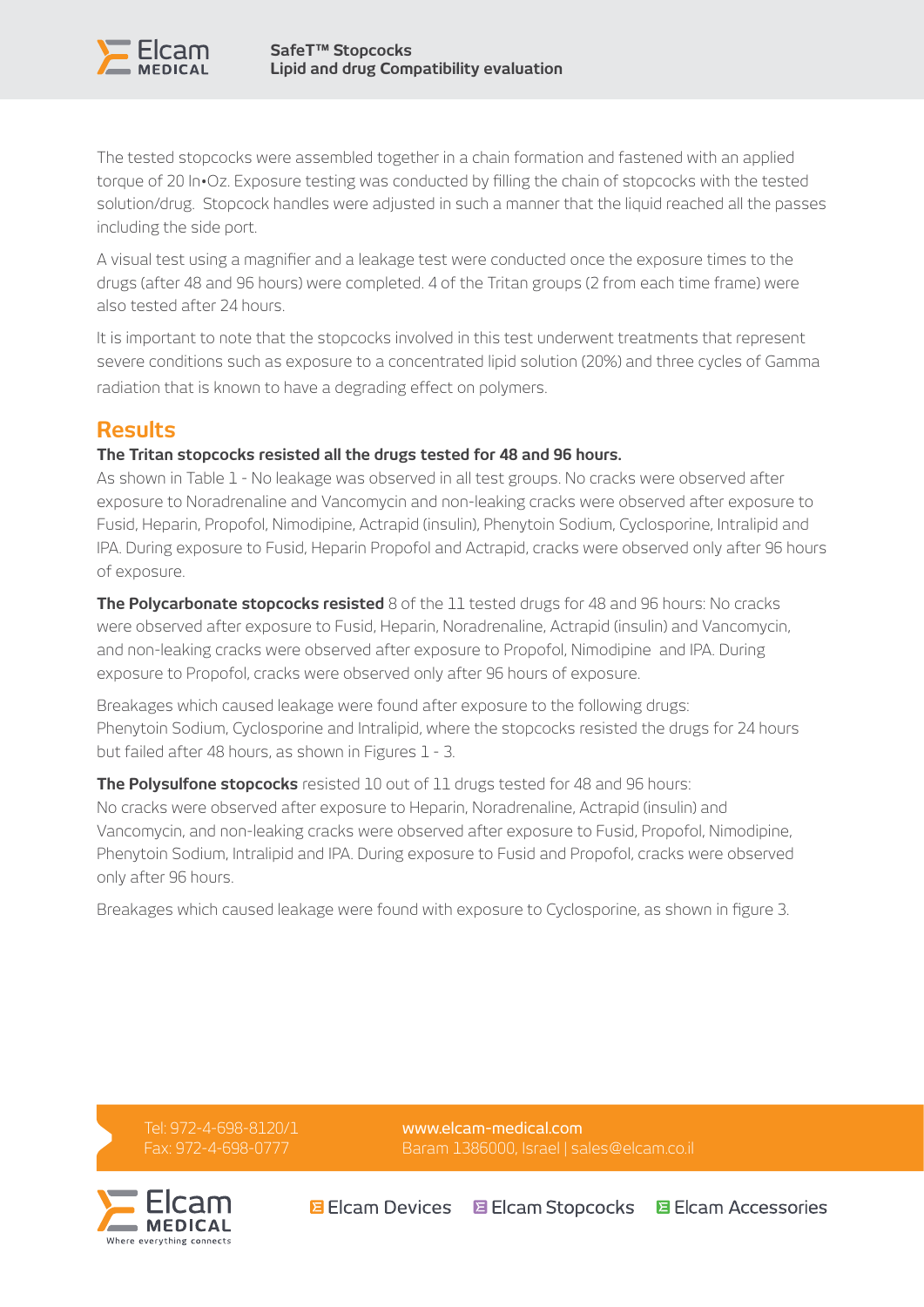

| Table 1                                      |                               | <b>Type of drug tested - Test Results</b> |                                |                                |                            |                                |                |                                 |                                 |                                                                            |                                |
|----------------------------------------------|-------------------------------|-------------------------------------------|--------------------------------|--------------------------------|----------------------------|--------------------------------|----------------|---------------------------------|---------------------------------|----------------------------------------------------------------------------|--------------------------------|
|                                              | $\mathbf{1}$                  | $\overline{2}$                            | 3                              | $\overline{a}$                 | 5                          | 6                              | $\overline{7}$ | 8                               | $\overline{9}$                  | 10                                                                         | 11                             |
| Type of<br>Stopcock                          | Fusid<br>(Furosemide)         | Heparin                                   | Propofol                       |                                | Nimodipine   Noradrenaline | Actrapid<br>(insulin)          | Vancomycin     | Phenytoin<br>Sodium/Natrium     | Cyclosporine                    | Intralipid                                                                 | <b>IPA</b>                     |
| A48-Tritan<br>Tested after<br>48 hrs         | Intact                        | Intact                                    | Intact                         | 30% Non<br>leaking<br>cracks.  | Intact                     | Intact                         | Intact         | 60%Non<br>leaking cracks.       | 100% Non<br>leaking<br>cracks.  | 100% Non<br>leaking cracks.                                                | 100% Non<br>leaking<br>cracks. |
| A96-Tritan<br><b>Tested after</b><br>96 hrs. | 30% Non<br>leaking<br>cracks. | 50% Non<br>leaking<br>cracks.             | 100% Non<br>leaking<br>cracks. | 50% Non<br>leaking<br>cracks.  | Intact                     | 10% Non-<br>leaking<br>cracks. | Intact         | 40% Non<br>leaking cracks.      | 100% Non<br>leaking<br>cracks.  | 100% Non<br>leaking cracks.                                                | 100% Non<br>leaking<br>cracks. |
| <b>B48-PC</b><br>Tested after<br>48 hrs.     | Intact                        | Intact                                    | Intact                         | 80% Non<br>leaking<br>cracks.  | Intact                     | Intact                         | Intact         | <b>Breakages</b><br>and leakage | <b>Breakages</b><br>and leakage | Leakage-<br>resistant for 24<br>hrs. Breakages<br>started after<br>48 hrs. | 20% Non<br>leaking<br>cracks.  |
| B96-PC<br>Tested after<br>96 hrs.            | Intact                        | Intact                                    | 30% Non<br>leaking<br>cracks.  | 50% Non<br>leaking<br>cracks.  | Intact                     | Intact                         | Intact         | <b>Breakages</b><br>and leakage | <b>Breakages</b><br>and leakage | Breakages.<br>Not Intact                                                   | 30% Non<br>leaking<br>cracks.  |
| $C48-PSU$<br>Tested after<br>48 hrs.         | Intact                        | Intact                                    | Intact                         | 95% Non<br>leaking<br>cracks.  | Intact                     | Intact                         | Intact         | 95% Non<br>leaking cracks.      | <b>Breakages</b><br>and leakage | 70% Non<br>leaking cracks.                                                 | 90% Non<br>leaking<br>cracks.  |
| $C96-PSU$<br>Tested after<br>96 hrs.         | 10% Non<br>leaking<br>cracks. | Intact                                    | Intact                         | 100% Non<br>leaking<br>cracks. | Intact                     | Intact                         | Intact         | 15% Non<br>leaking cracks.      | <b>Breakages</b><br>and leakage | 80% Non<br>leaking cracks.                                                 | 60% Non<br>leaking<br>cracks.  |



Tel: 972-4-698-8120/1 Fax: 972-4-698-0777

[www.elcam-medical.com](http://www.elcam-medical.com) Baram 1386000, Israel | [sales@elcam.co.il](mailto:sales@elcam.co.il)



**B** Elcam Devices 国 Elcam Stopcocks 国 Elcam Accessories